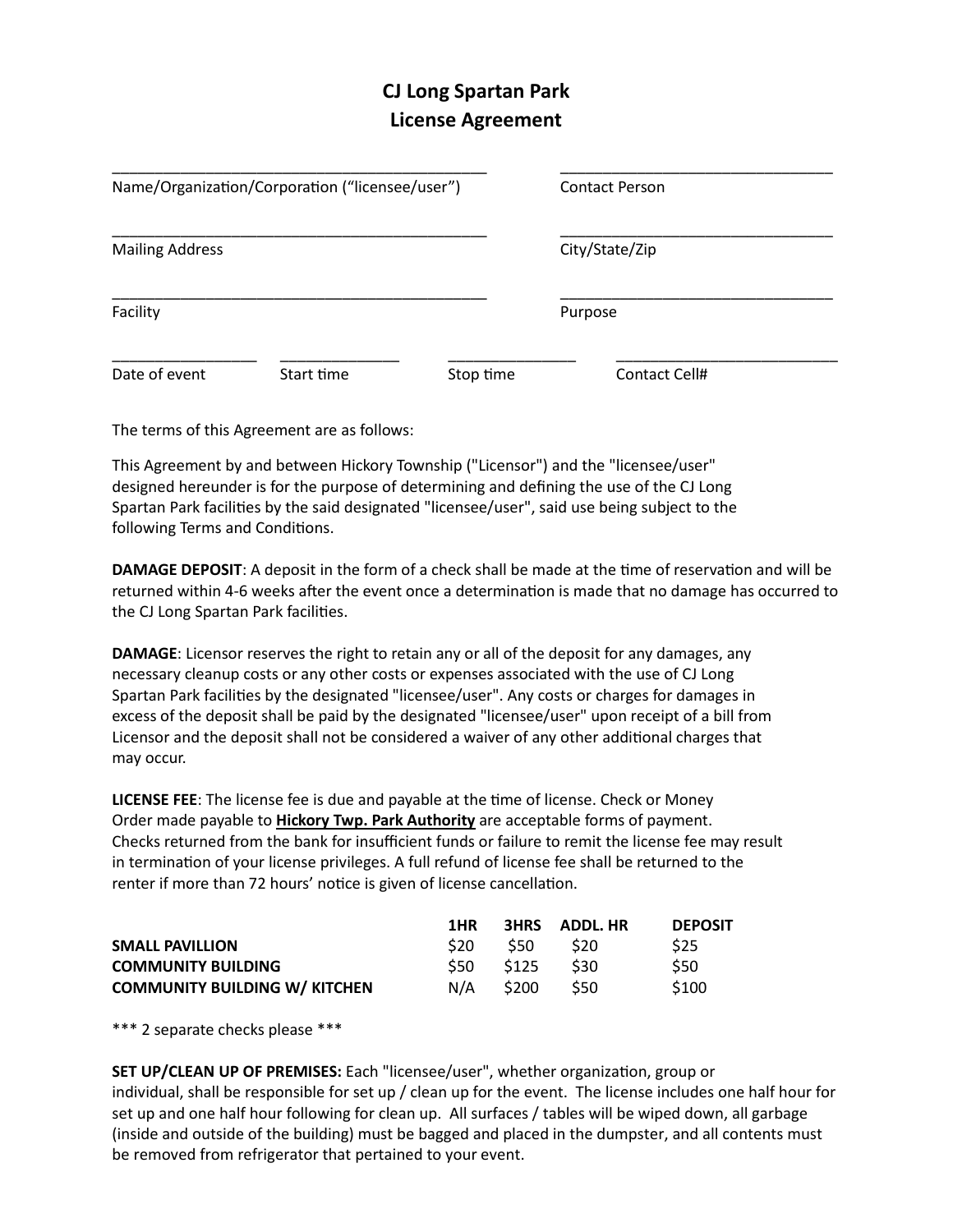**ALCOHOL:** Liquor and alcoholic beverages of any kind are prohibited at CJ Long Spartan Park.

**OPEN FIRES:** No open fires are permitted.

GRILLS: Propane grills are permitted, however, they must be used outside and placed at a minimum of 10 feet from roof and structure. Charcoal or wood based cooking is NOT permitted.

**FIREARMS:** The possession and use of firearms is strictly prohibited.

**LIABILITY:** Licensor shall not, in any event, be liable for any injury or damage to any property or person occurring on or near the CJ Long Spartan Park premises, or for any injury or damage to the premises or to any property of the "licensee/user" or of any other person. The "licensee/user" hereby agrees to indemnify and hold Licensor harmless from and against any and all liabilities, losses, damages, suits, penalties, claims and demands of every kind or nature, including reasonable counsel fees, by or on behalf of any person, party or governmental authority whatsoever, arising out of any incident, injury or damage that shall happen in, upon or about the CJ Long Spartan Park premises during the period of use.

**INSURANCE:** Licensor may require proof of liability insurance.

**LOCK UP:** Licensee/User will be responsible for locking the facility in which they rented (if applicable) at the end of their license time and will be liable if building is left unattended. There is a \$25 charge for unreturned or lost key and/or failure to lock building as specified. Key drop box located at main pavilion.

**DEPOSIT REFUNDS:** Please allow 4-6 weeks after your event to receive the refund.

Licensee/User may not assign or transfer this Agreement or any interest therein.

Licensee/User shall comply with all Township Ordinances, laws of the Commonwealth of Pennsylvania and Park rules.

\_\_\_\_\_\_\_\_\_\_\_\_\_\_\_\_\_\_\_\_\_\_\_\_\_\_\_\_\_\_\_\_\_\_\_\_\_\_\_\_\_\_\_\_ \_\_\_\_\_\_\_\_\_\_\_\_\_\_\_\_

Nothing contained herein shall be deemed or construed by the parties hereto, nor by any third party, as creating the relationship of principal and agent, or of partnership or of joint venture, or of a landlord and tenant, between the parties hereto, it being understood that nothing contained herein, or any acts of the parties hereto, shall be deemed to create any relationship between the parties other than the relationship of Licensor and Licensee/User.

I (We) hereby agree to and accept the terms of this Agreement.

Licensee/User Signature **Date** Date

**RETURN CONTRACT AND DEPOSIT/RENTAL : Hickory Twp. Park Authority** 

 **PO Box 7401 New Castle, PA 16107** 

**OR DEPOSIT IN DROP BOX LOCATED AT COMMUNITY BUILDING PAVILLION**